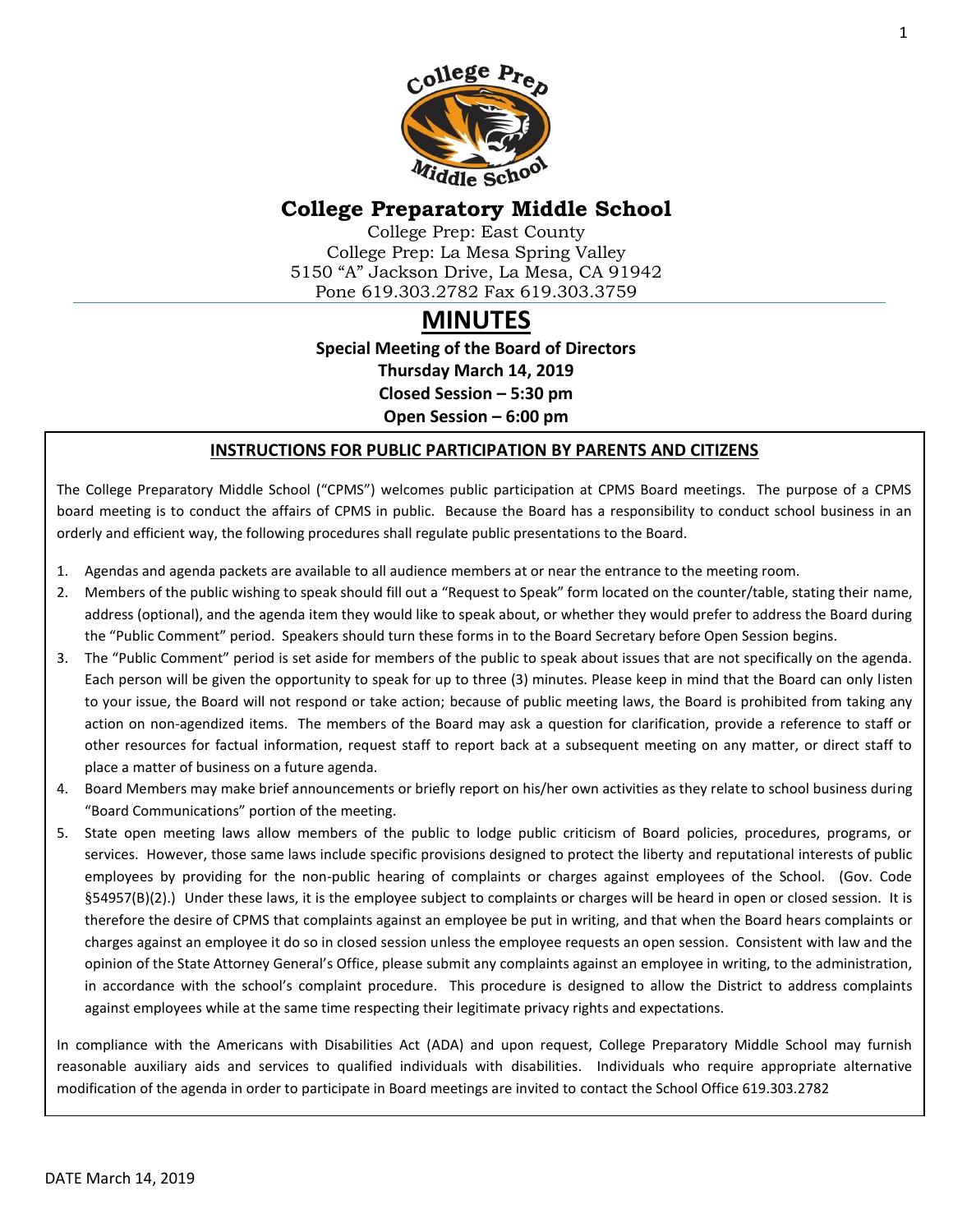## **I. PRELIMINARY**

### **A. Call to Order**

The meeting was called to order by President Meitchik at 5:45 p.m.

## **B. Roll Call**

|                | Present | Absent | Arrived Late | Departed Early |
|----------------|---------|--------|--------------|----------------|
| Corey Meitchik |         |        |              |                |
| Alex Brizolis  |         |        |              |                |
| Lisa Dietrich  |         |        |              |                |
| Kathy Kinsella |         |        |              |                |
| Garth Hebbler  |         |        |              |                |

## **II. CLOSED SESSION (College Prep Staff Lounge)**

## **III. RECONVENE TO OPEN SESSION (Estimated start time 6:00 pm)**

Depending upon completion of Closed Session items, the Board intends to convene in Open Session at 6:00 pm to conduct the remainder of the meeting, reserving the right to return to Closed Session at any time.

**A. Pledge of Allegiance**

## **B. Report on Potential Action from Closed Session**

#### **C. Approval of Previous Minutes**

Motion by: Lisa Dietrich Seconded by: Garth Hebbler Vote:

|                | Yes/Aye | No/Nay | Abstain |
|----------------|---------|--------|---------|
| Corey Meitchik |         |        |         |
| Alex Brizolis  |         |        |         |
| Lisa Dietrich  |         |        |         |
| Kathy Kinsella |         |        |         |
| Garth Hebbler  |         |        |         |

## **D. Approval of Board Agenda**

Motion by: Corey Meitchik Seconded by: Garth Hebbler Vote:

|                | Yes/Aye | No/Nay | Abstain |
|----------------|---------|--------|---------|
| Corey Meitchik |         |        |         |
| Alex Brizolis  |         |        |         |
| Lisa Dietrich  |         |        |         |
| Kathy Kinsella |         |        |         |
| Garth Hebbler  |         |        |         |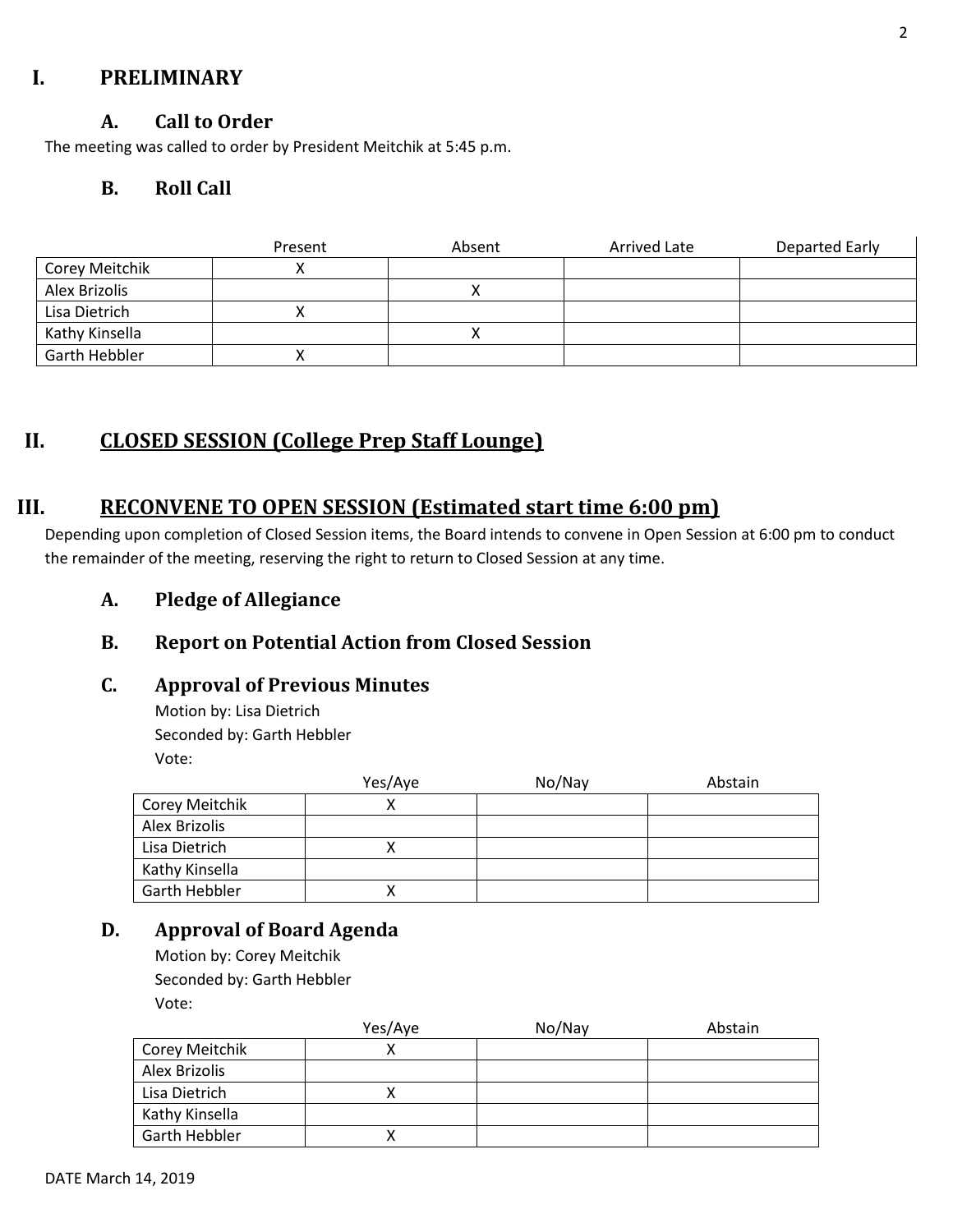## **IV. COMMUNICATIONS**

### **A. Public Comment Period**

Public comment on items not listed on the Agenda. Maximum time three (3) minutes.

#### **B. Board Communications/ Announcements**

Governing Board members make brief announcements or briefly report on his/her own activities as they may relate to school business.

### **C. Staff Reports**

1. Director's Report: Director will provide announcements and general report

## **V. INFORMATIONAL/ACTION ITEMS**

- **A. GENERAL FUNCTIONS – No items at this time**
- **B. PUPIL SERVICES- No items at this time**
- **C. PERSONNEL SERVICES- No items at this time**
- **D. FINANCIAL AND BUSINESS**
	- *1. Informational: Budget Update Presentation by Jim Weber, Charter Impact*

#### *2. Approve second interim report CPMS-LMSV*

Motion by: Lisa Dietrich Seconded by: Garth Hebbler Vote:

|                | Yes/Aye | No/Nay | Abstain |
|----------------|---------|--------|---------|
| Corey Meitchik |         |        |         |
| Alex Brizolis  |         |        |         |
| Lisa Dietrich  |         |        |         |
| Kathy Kinsella |         |        |         |
| Garth Hebbler  |         |        |         |

*3. Select/Approve auditor contract-* Approve contract from Squar Milner to provide Auditing & Financial Reporting Services (2019 – 2021) Motion by: Corey Meitchik Seconded by: Garth Hebbler

Vote:

|                      | Yes/Aye | No/Nay | Abstain |
|----------------------|---------|--------|---------|
| Corey Meitchik       |         |        |         |
| Alex Brizolis        |         |        |         |
| Lisa Dietrich        |         |        |         |
| Kathy Kinsella       |         |        |         |
| <b>Garth Hebbler</b> |         |        |         |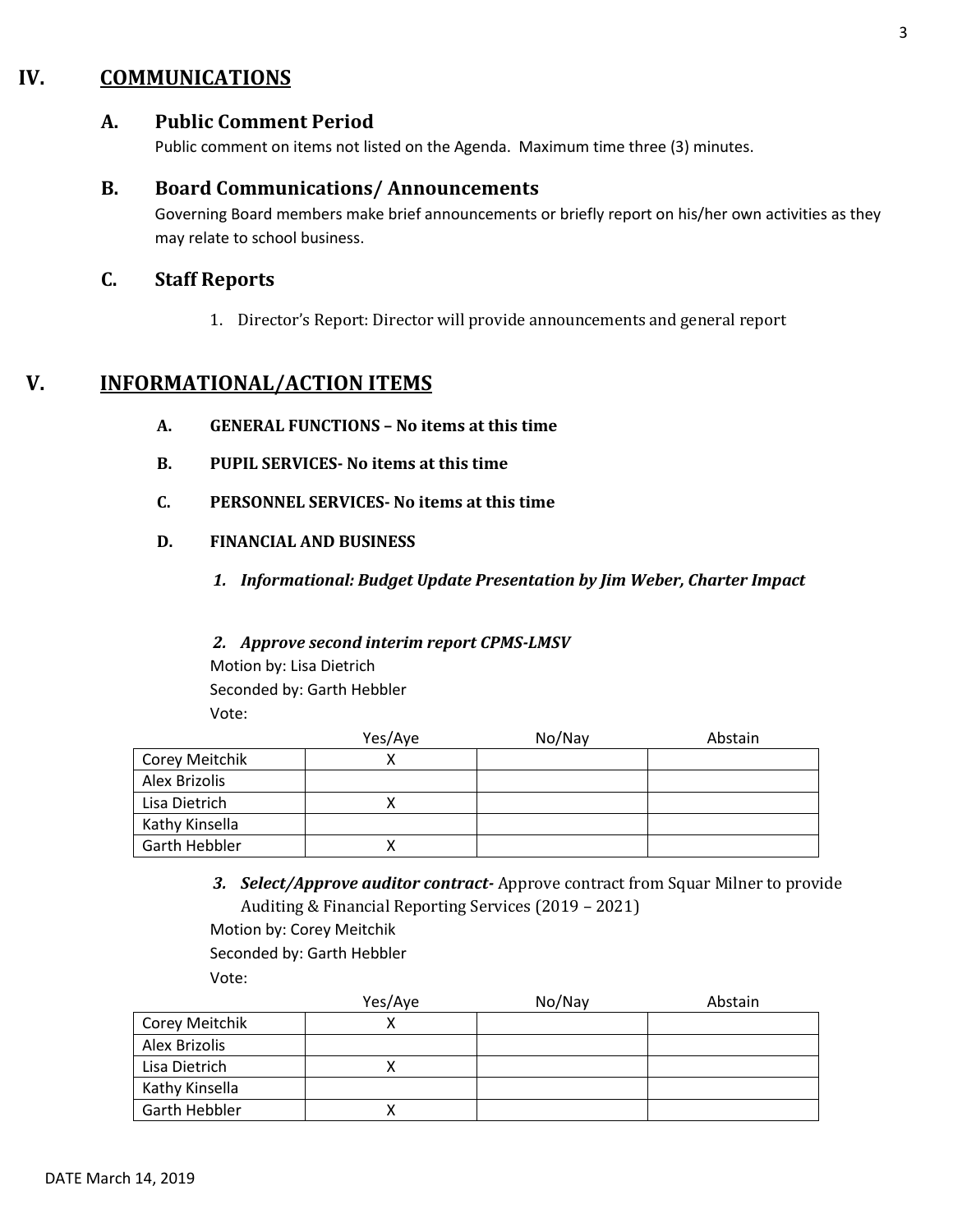#### *4. Accept financial audit 2017-2018*

Motion by: Lisa Dietrich Seconded by: Corey Meitchik

Vote:

|                | Yes/Aye | No/Nay | Abstain |
|----------------|---------|--------|---------|
| Corey Meitchik |         |        |         |
| Alex Brizolis  |         |        |         |
| Lisa Dietrich  |         |        |         |
| Kathy Kinsella |         |        |         |
| Garth Hebbler  |         |        |         |

*5. Adopt updated Fiscal Policies-*Tabled item until next meeting

Motion by: \_\_\_\_\_\_\_\_\_\_\_\_\_\_\_\_\_\_\_\_ Seconded by: \_\_\_\_\_\_\_\_\_\_\_\_\_\_\_\_

Vote:

|                       | Yes/Aye | No/Nay | Abstain |
|-----------------------|---------|--------|---------|
| <b>Corey Meitchik</b> |         |        |         |
| Alex Brizolis         |         |        |         |
| Lisa Dietrich         |         |        |         |
| Kathy Kinsella        |         |        |         |
| <b>Garth Hebbler</b>  |         |        |         |

#### *6. Approve Request for allowance of attendance due to emergency conditions due to water main break of Feb 19, 2019*

Motion by: Corey Meitchik Seconded by: Garth Hebbler Vote:

|                | Yes/Aye | No/Nay | Abstain |
|----------------|---------|--------|---------|
| Corey Meitchik |         |        |         |
| Alex Brizolis  |         |        |         |
| Lisa Dietrich  |         |        |         |
| Kathy Kinsella |         |        |         |
| Garth Hebbler  |         |        |         |

#### *7. Approve CPMS-LMSV 2019-2020 Calendar*

Motion by: Lisa Dietrich Seconded by: Garth Hebbler Vote:

|                      | Yes/Aye | No/Nay | Abstain |
|----------------------|---------|--------|---------|
| Corey Meitchik       |         |        |         |
| Alex Brizolis        |         |        |         |
| Lisa Dietrich        |         |        |         |
| Kathy Kinsella       |         |        |         |
| <b>Garth Hebbler</b> |         |        |         |